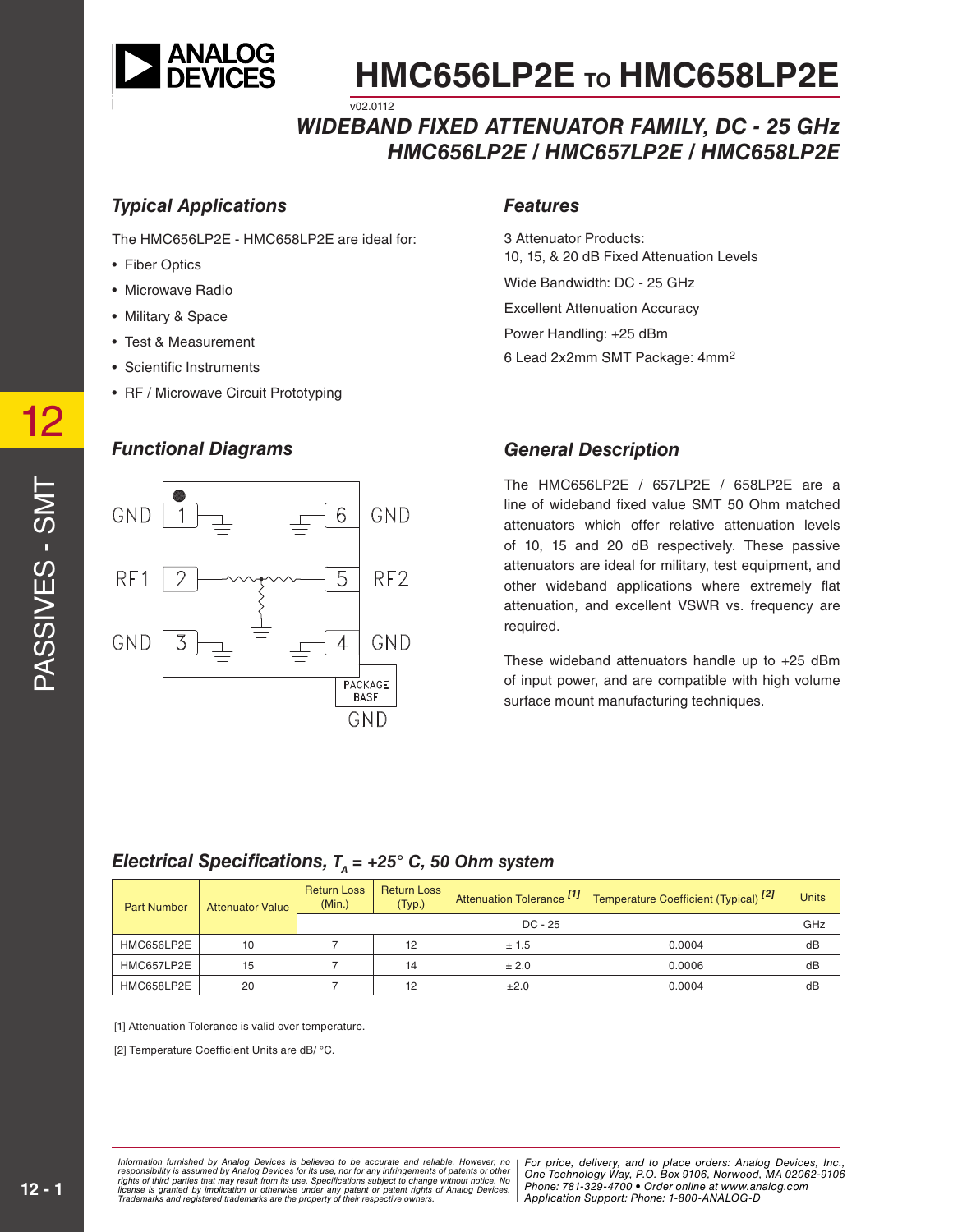

### *WIDEBAND FIXED ATTENUATOR FAMILY, DC - 25 GHz HMC656LP2E / HMC657LP2E / HMC658LP2E*





#### *Absolute Maximum Ratings*

| <b>Part Number</b>           | HMC656LP2E      | HMC657LP2E | HMC658LP2E | <b>Units</b> |
|------------------------------|-----------------|------------|------------|--------------|
| RF Input Power (CW)          | 25              | 25         | 25         | dBm          |
| DC Voltage Terminated        | 4.9             | 4.4        | 4.8        |              |
| DC Voltage Open              | 5.3             | 4.6        | 4.9        |              |
| Storage Temperature          | $-65$ to $+150$ |            |            | °C           |
| <b>Operating Temperature</b> | $-40$ to $+85$  |            |            | °C           |
| <b>ESD Sensitivity (HBM)</b> | Class 1B        | Class 1B   | Class 1B   |              |

 $v02.0112$ 



**ECTROSTATIC SENSITIVE DEVICE** OBSERVE HANDLING PRECAUTIONS

ormation furnished by Analog Devices is believed to be accurate and reliable. However, no | For price, delivery, and to place orders: Analog Devices, Inc.,<br>ponsibility is assumed by Analog Devices for its use, not for any *Phone: Alt from its use. Specifications subject to change without notice. No***<br>cation or otherwise under any patent or patent rights of Analon Devices Phone: 781-329-4700 • Order online at w** are the property of their respective owners. **Application Support: Phone: 1-**8 *Information furnished by Analog Devices is believed to be accurate and reliable. However, no*  responsibility is assumed by Analog Devices for its use, nor for any infringements of patents or other<br>rights of third parties that may result from its use. Specifications subject to change without notice. No<br>license is gr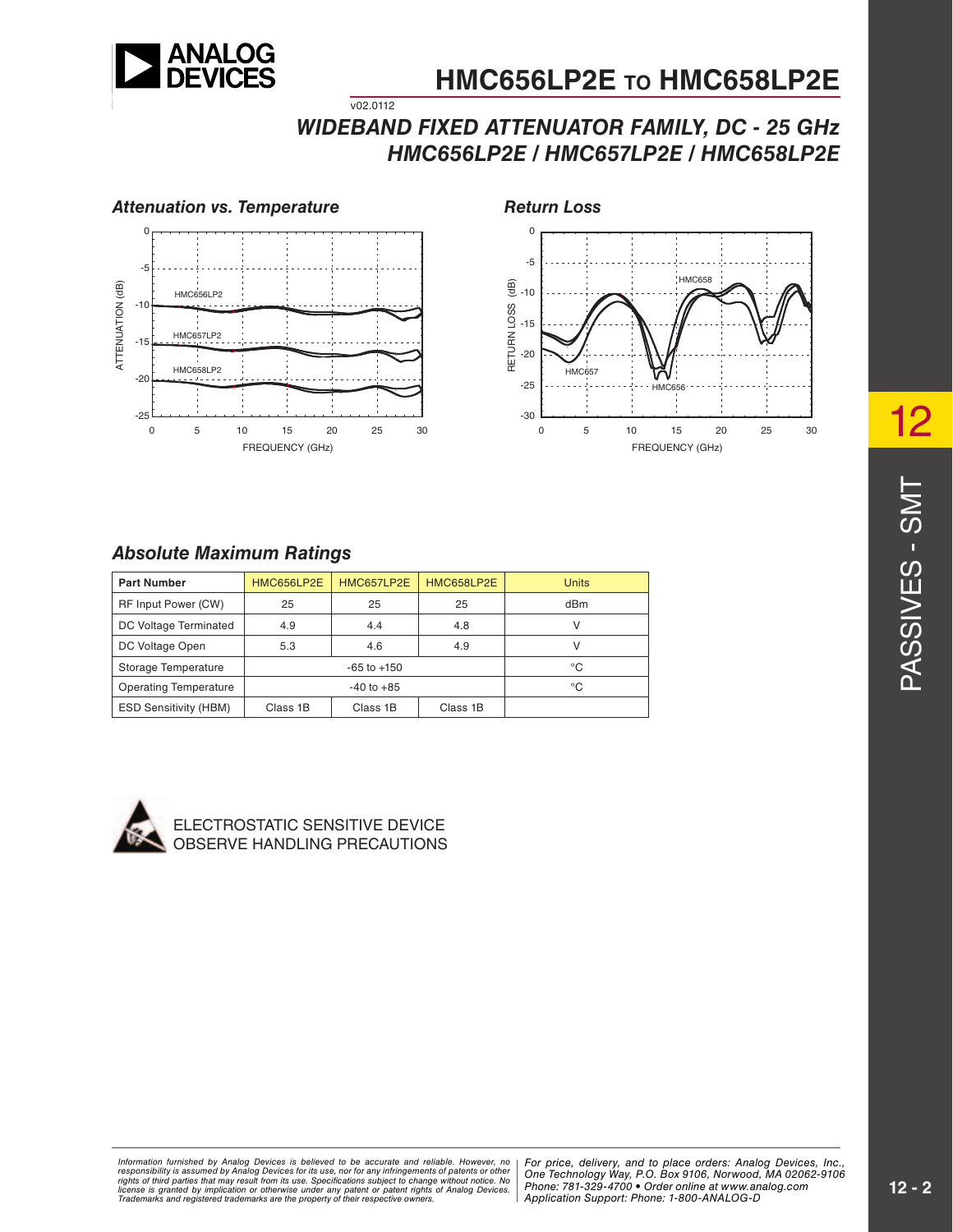

### *WIDEBAND FIXED ATTENUATOR FAMILY, DC - 25 GHz HMC656LP2E / HMC657LP2E / HMC658LP2E*

#### *Outline Drawing*



v02.0112



SIDE VIEW



NOTES:

1. LEADFRAME MATERIAL: COPPER ALLOY

2. DIMENSIONS ARE IN INCHES [MILLIMETERS]

- 3. LEAD SPACING TOLERANCE IS NON-CUMULATIVE.
- 4. PAD BURR LENGTH SHALL BE 0.15mm MAXIMUM.
- PAD BURR HEIGHT SHALL BE 0.05mm MAXIMUM. 5. PACKAGE WARP SHALL NOT EXCEED 0.05mm.

6. ALL GROUND LEADS AND GROUND PADDLE MUST BE SOLDERED TO PCB RF GROUND.

7. REFER TO HITTITE APPLICATION NOTE FOR SUGGESTED LAND PATTERN.

### *Package Information*

| <b>Part Number</b>               | Package Body Material                                        | <b>Lead Finish</b> | <b>MSL Rating</b>     | Package Marking <sup>[3]</sup> |
|----------------------------------|--------------------------------------------------------------|--------------------|-----------------------|--------------------------------|
| HMC656LP2 through<br>HMC658LP2   | Low Stress Injection Molded Plastic                          | Sn/Pb Solder       | $MSL1$ <sup>[1]</sup> | <b>NNN</b><br><b>XXX</b>       |
| HMC656LP2E through<br>HMC658LP2E | RoHS-compliant Low Stress Injection<br><b>Molded Plastic</b> | 100% matte Sn      | $MSL1$ <sup>[2]</sup> | <b>NNN</b><br>XXX              |

[1] Max peak reflow temperature of 235 °C

[2] Max peak reflow temperature of 260 °C

[3] 3-Digit lot number XXX

#### *Pin Descriptions*

| <b>Pin Number</b> | <b>Function</b> | <b>Description</b>                                                                                                                       | Interface Schematic |
|-------------------|-----------------|------------------------------------------------------------------------------------------------------------------------------------------|---------------------|
| 1, 3, 4, 6        | <b>GND</b>      | Package bottom must be connected to RF/DC ground.                                                                                        | $\circ$ GND         |
| 2, 5              | RF1, RF2        | This pin is DC coupled and matched to 50 Ohms.<br>Use DC Blocking capacitors if the input / output signals<br>have non-zero DC potential | RF1<br>RF2          |

rmation furnished by Analog Devices is believed to be accurate and reliable. However, no **Profile and the profile**<br>ponsibility is assumed by Analog Devices for its use, not for any infringements of patents or other **Profil** ay result from its use. Specifications subject to change without notice. No<br>ration or otherwise under any patent or patent rights of Analog Devices Phone: 781-329-4700 • Order online at w *re the property of their respective owners.* Application Support: Phone: 1-8 *Information furnished by Analog Devices is believed to be accurate and reliable. However, no*  responsibility is assumed by Analog Devices for its use, nor for any infringements of patents or other<br>rights of third parties that may result from its use. Specifications subject to change without notice. No<br>license is gr

*For price, delivery, and to place orders: Analog Devices, Inc., One Technology Way, P.O. Box 9106, Norwood, MA 02062-9106 Phone: 781-329-4700 • Order online at www.analog.com Application Support: Phone: 1-800-ANALOG-D*

12